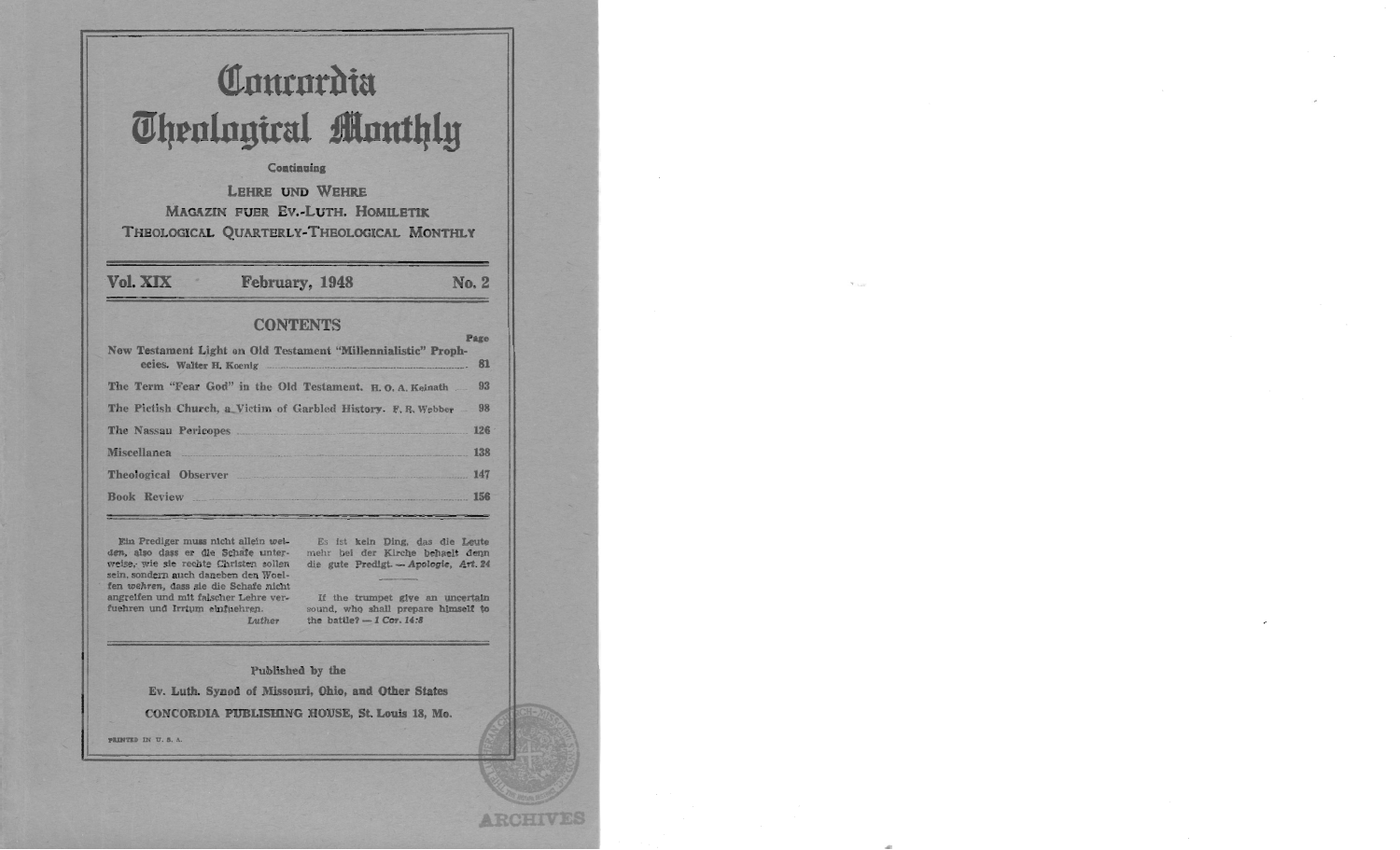## **Homiletics**

## **The Nassau Pericopes**

## **LAETARE**

#### HEB. 10: 26-31

*The Text and the Day.* — The Lenten season reveals the wrath of God aroused by the sins of men, and His justice visited on His own Son, who was made sin for us. The collect of the day acknowledges that we worthily deserve to be punished for our evil deeds. The text exposes the deep-seated depravity of the human heart. Man created in the divine image may sink so low as to tread under foot the Son of God and to count His blood an unholy thing.

*Notes on Meaning.*  $-$  "Sin willfully" (v. 26) is the sin against the Holy Ghost; evidence (v. 29): "hath done despite unto the Spirit of grace." See Matt.  $12:31-32$ . --The contrast of vv. 28-29. Every sin against the Law merits eternal death, but unbelief, the sin against the Gospel, reaching its lowest depth of corruption in the unpardonable sin, calls for the extreme penalty.  $-$  "No more sacrifice," v. 26. The only sacrifice for sin is that wrought by Christ, ch.10: 10,12,14. The conscience of one guilty of this sin is seared with a hot iron (1 Tim. 4: 2), and no light can penetrate into such a vilified heart. This hopeless condition is not objective, but subjective, for Jesus' blood cleanses from all sins.

*Preaching Pitfalls.* - The preacher should not describe this sin in such a way as to rouse in earnest Christians the suspicion that they may have committed the sin against the Holy Ghost. He should direct souls which labor under that tormenting thought to the grace of God, which is universal and which is free grace. Whoever desires forgiveness is a believer and innocent of this sin. Formula of Concord: "All godly Christians who feel and experience in their hearts a small spark or longing for divine grace and eternal salvation" can and shall "know that God has kindled in their hearts this beginning of true godliness and that He will further strengthen and help them in their great weakness to persevere in true faith unto the end." *Trigl.,* p. 885.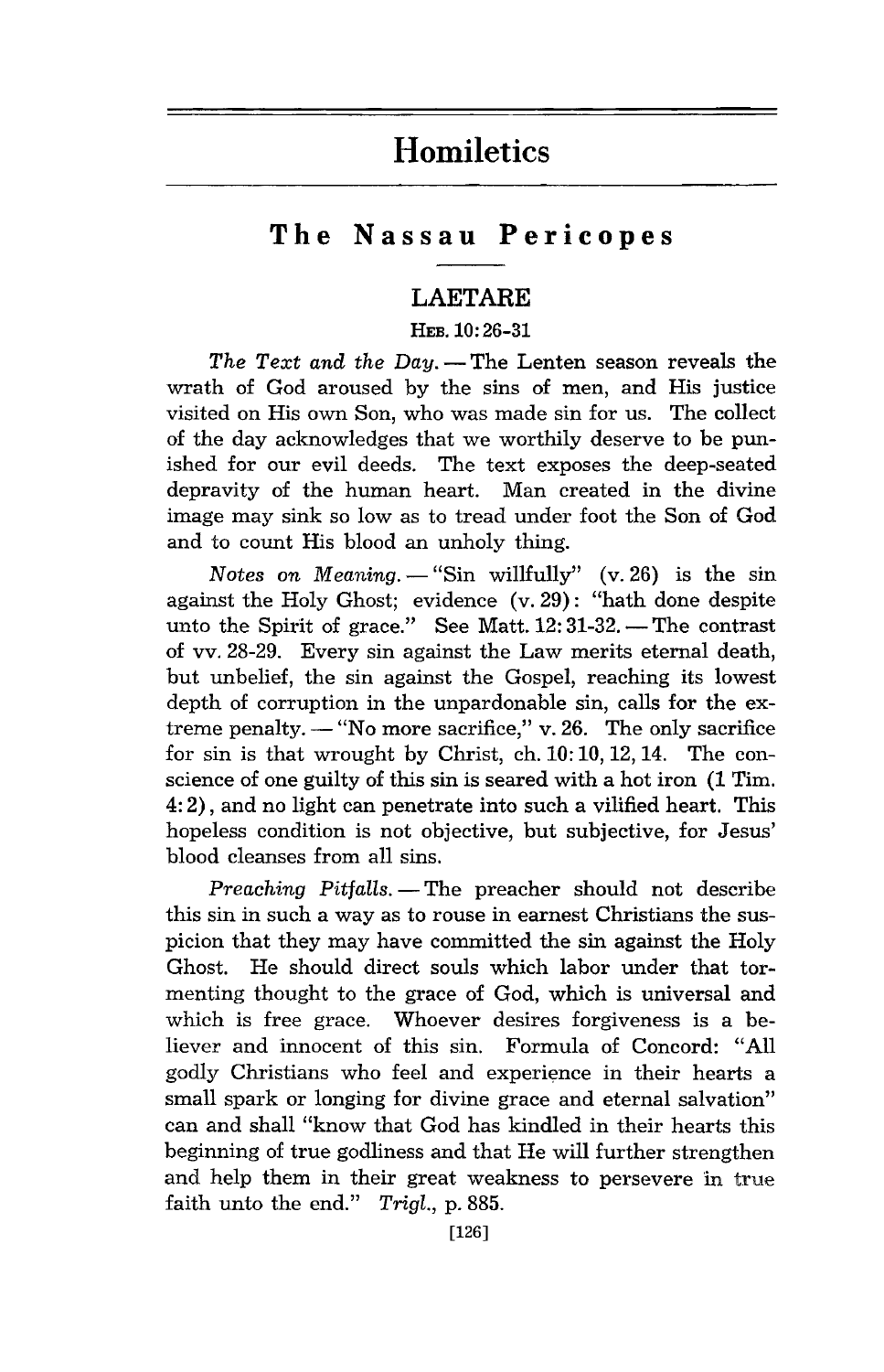*Preaching Emphases.* - The text is one of the *sedes* of the sin against the Holy Ghost. Others are Matt. 12: 31-32 and Heb. 6: 4-6. Its essence is that one who has been convinced of the truth of the Gospel and has tasted of the grace of God, not only rejects the truth, but also blasphemes it. Pieper, *Christl. Dogm., I, p. 685.* - There is no Gospel in the text. It may be supplied by reference to the Lenten season and by emphasis on universal grace. Though man is capable of this heinous sin, yet the power of God operative in Word and Sacrament enables the soldier of Christ to conquer the evil within him. Phil. 1: 6; 1 Pet. 1: 5. God's restraining grace is a sure preservative against this atrocious sin, ch. 10:23 b.

*Outline:* 

#### THE SIN AGAINST THE HOLY GHOST, OR TREADING UNDER FOOT THE SON OF GOD

- :1:. How this sin develops
	- A. Having received the knowledge of the truth and experienced its transforming power,
	- B. To reject and blaspheme the Gospel, though convinced that it is the truth.
- H. Its Nature
	- A. Not against the Law, v.22, but the Gospel, v.23.
	- B. No hope of rescue, v. 26 b.
- HI. Its fearful penalty.

Shall be beaten with many stripes, vv. 27, 30, 31.

Conclusion: Faithful use of Word and Sacrament will preserve us from this sin, v. 23. L. J. ROEHM

## **JUDICA**

#### 1 JOHN 3:16-24

*The Text and the Day.* — This text is used by some eleven pericope selections for one of the Sundays in Lent. In the Propers for the day there is expressed the plea that God might mercifully look upon His people and that He would govern and preserve them evermore by His great goodness. The text is related to the Epistle lesson for Judica, which shows how Christ laid down His life to obtain eternal redemption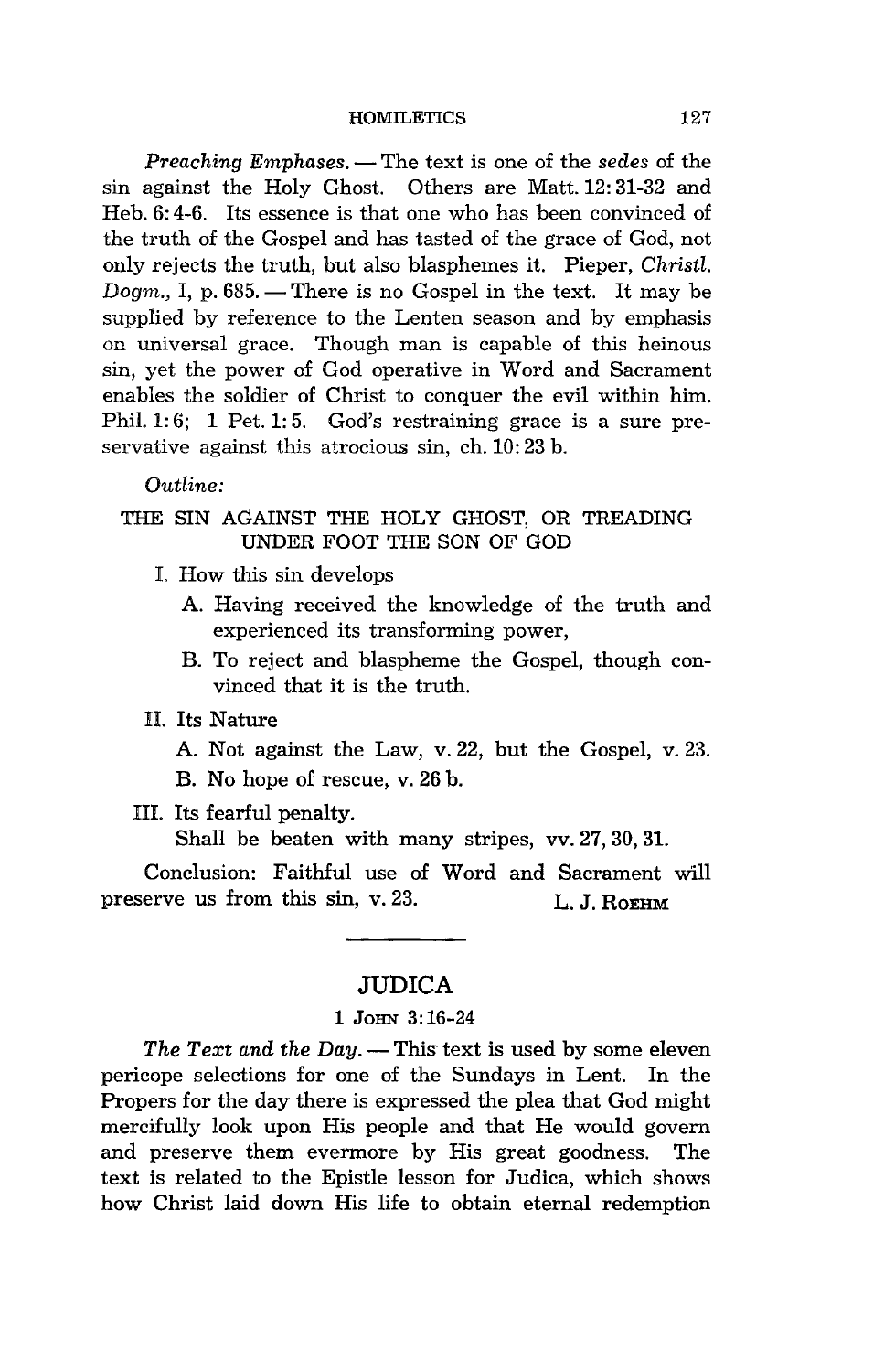for us. Gratitude for our salvation is the foundation of genuine love for the brethren.

*Notes on Meaning.* - What is true love? Its real nature was manifested finally and completely when Christ gave His life for men, *"ekeinos hyper heemon,"* He for us, for such as we are. The supreme evidence of love is to lay down one's life for the ungodly. The common evidence of love is to give bread to one's needy fellow believers. *"Aleetheia"* is properly added, for hypocrites may *imitate* love even by a great deed. V. 19: Such love is vital because it reflects our relation to God.  $V.22$ : Evidence that we are God's children — we are constantly receiving from Him whatever we keep praying for. This is God's evidence of love for us. Our evidence  $-\text{if}$  we keep the commandment. V. 23. You cannot believe without loving nor love without believing. The *"onoma"* is the revelation — the entire Gospel reveals His Son Jesus Christ. V. 24: The Holy Spirit is the ultimate Source of our knowing. He is given us by the Word and the Sacraments. From Him we know that God remains in us.

*Preaching Pitfalls.* - The principal errors prevailing on the subject of love: basing love on the spirit of Christ rather than on the atonement of Christ. We know that it is not charity, but a living faith in Jesus Christ, the Son of God, which makes a Christian. "Ye are the children of God by faith in Christ Jesus." Wrong motives in community appeals, charity appeals, home and foreign missions.

*Preaching Emphases.* - He who believes John 3:16 must live 1 John 3: 16. Jesus Christ imparts to our love a seeing eye and a tender hand. Though our heart condemn us a thousand times, God knows what our heart has failed to tell  $us$ — He knows that in Christ our sin-stained lives have been accounted righteous in His sight. The spiritual life of the Christian dare not sink to a mere vague religiosity, and his love dare not be hypocritical or superficial.

*Problem and Goal.* - So long as we exist here and hereafter, we owe love. It is not optional to love, but a duty. It is a test of the quality of faith. The world still hovers on the brink of chaos because Christ's commandment of love is not given a chance to shape the future of the world. The world really belongs to those who love most and who win by love.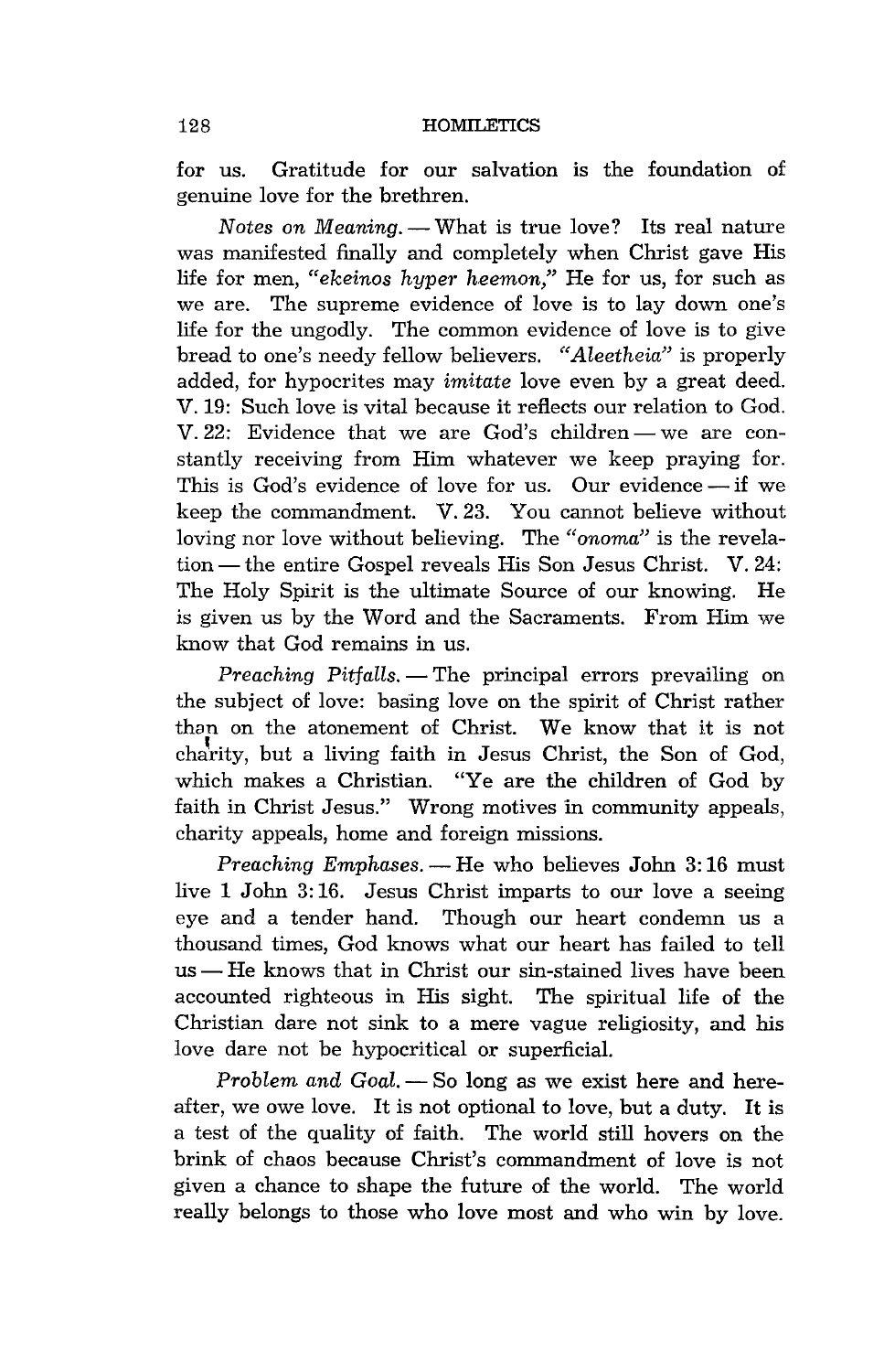Pray always that Christ's commandment of love will enlighten the minds and unite the hearts of men and nations. Then we shall have a world of love and not of hate.

*Outline:* 

LOVE THE MOST DURABLE POWER IN THE WORLD

- I. In the exhibition of the nature of true love.
	- A. The nature of love is to make sacrifice, v. 16 a.
	- B. The greatest sacrifice is the surrender of life, v.16.
	- C. Its real nature was manifested when Christ gave His life for us, for such as we are.
- II. In the obligation to exercise true love.
	- A. Willingness to make the great sacrifice for our brethren, v. 16 b.
	- B. Readiness to relieve the need of our brethren, v.17.
	- C. Making love real not only by words, but by deeds, v.18.
- III. In the information of assurance before God.
	- A. It assures our heart of the indwelling of His Spirit, v.24.
	- B. It assures the heart of the forgiveness of sins, vv.19-21.
	- C. It assures our heart that God answers prayers, vv.22-23. E. E. PIEPLOW

## PALM SUNDAY

#### JOHN 17:20-26

*The Text and the Day.* — This text is equally fitting for an address on the day of confirmation and for an introduction to a Holy Week series. If for confirmation, the applications will, of course, be somewhat more specific.

*Notes on Meaning.* - Here is the solemn climax of the whole high-priestly prayer of the Savior.  $-$  To obtain a proper frame for the text, forget about the chapter division between 17 and 18. - "Perfection," i. e., growth in unity; cf. Eph. 4: 13. "Unity": (a) all one, (b) one as we, (c) one  $in$  us.  $-$  "Glory": cf. v. 5 and 1 Pet. 4:14.  $-$  "Loved Me": Not only the divine Trinitarian love of the Father to the Second Person, but espe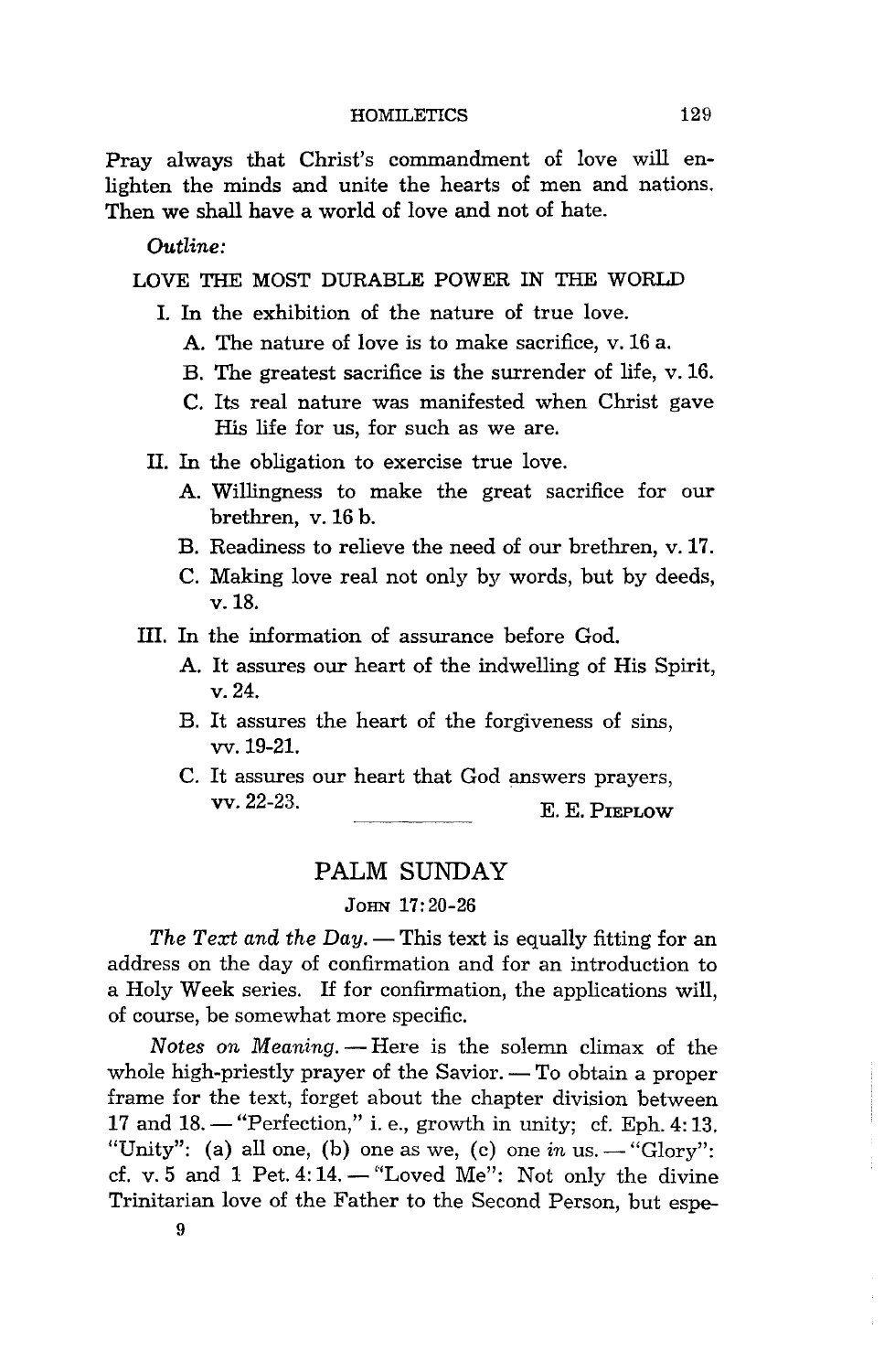cially the eternal satisfaction of God with Christ, His conduct, Word, salvation.

*Preaching Pitfalls.* - The very richness of the text presents the temptation to go too far afield for one sermon or to limit too drastically. - Since this section treats primarily of the Savior's prayer for the believers, references to the preceding prayer for the Apostles should be used only as they are necessary to elucidate v.20. Hence, in the outline below,  $IA$  should not be overstressed. - The desire to "explain" a rather difficult text dare not permit the overshadowing of the boundless Savior love, as it expresses itself in the whole section, but especially in vv.  $25-26$ .  $-$  Although truly pertinent to the text, a too heavy emphasis on "the true unity of the believers" will detract from the equal blessings of the whole text. - Note that the entire section is not a prayer spoken in the believer's place, but by the Savior, as the Savior, for the welfare and joy of the believer.

*Preaching Emphases.* Picture the Savior praying for this year's confirmation class or for your congregation. — What a blessed thing that Jesus considers 'me'  $(confirmed - sinner)$ worthy to be given the inestimable blessings He asks of the Father!  $\equiv$  If that is what my Savior wants, it must be my striving, desire, prayer. — The only effective motive for church work, missions, church membership, etc., is the unity of the believer with God in the love of Christ. - "We should let this expression be our soul's pillow and bed of down and with joyful heart resort thereto when the sweet hour of rest is at hand" (Luther).

*Problem and Goal.* - The true Christian wants to be what Jesus wants him to be. Jesus tells us what is nearest His heart by praying for this in His great prayer. All other things in Christian living will fall into place when that prayer is not thwarted.

*Outline:* 

#### JESUS PRAYS FOR HIS OWN

- 1. For whom does Jesus pray?
	- A. For those to whom He has entrusted the preaching of His Word.
	- B. For those who believe that Word.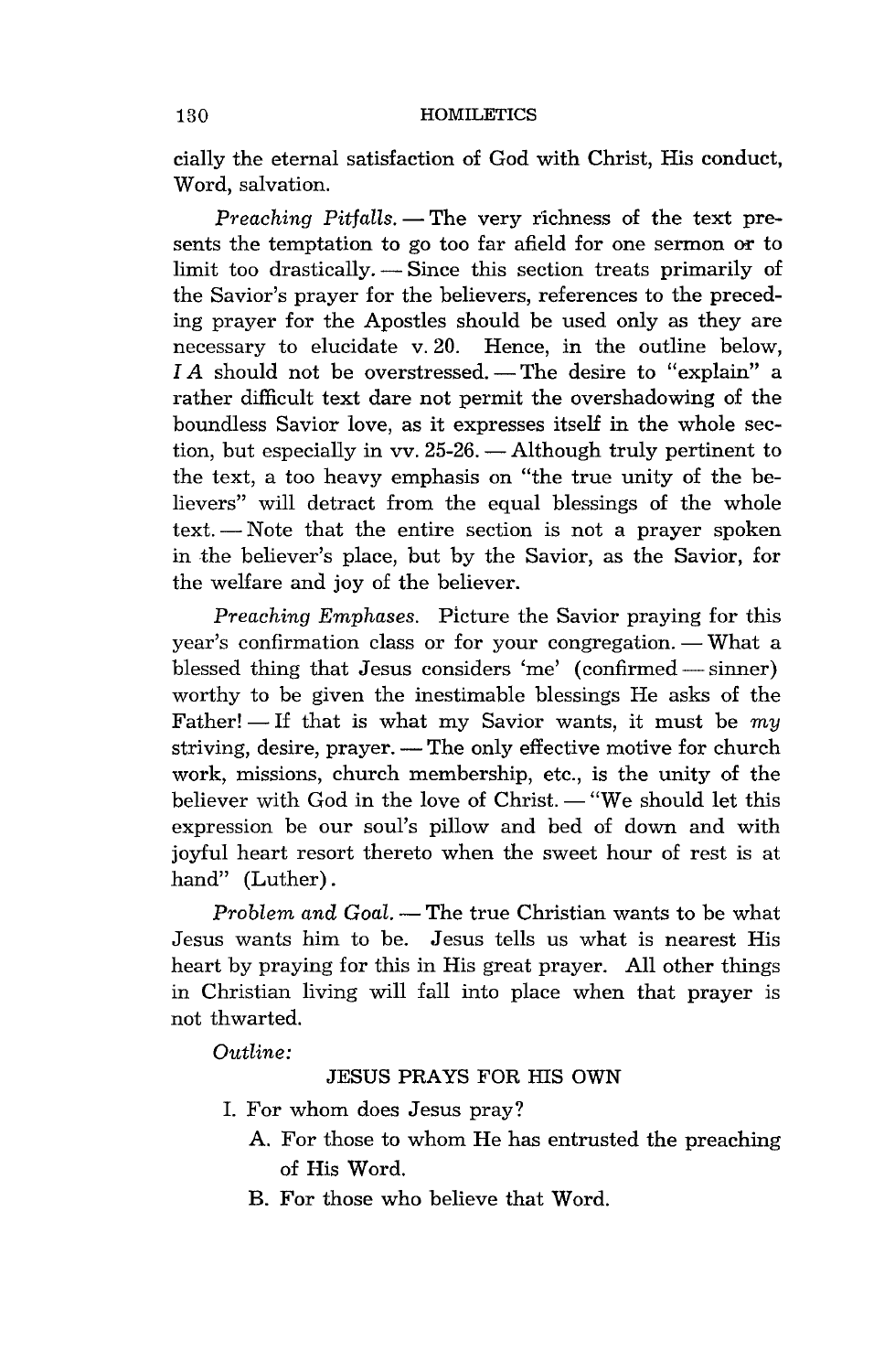- II. For what does Jesus pray?
	- A. For unity of the believer with God.
	- B. For unity among the believers.
	- C. For their influence, by love, on the world.
	- D. For their eternal presence with Him.

H. B. **ROEPE** 

## **MAUNDY THURSDAY**

#### MATT. 26:26-29

*The Text and the Day.* - The day derives its name, Maundy Thursday, from the Middle English word *maundee*  or *maunde,* a command, the Latin *mandatum.* It has reference to John 13: 34, the "new commandment," given on that first Maundy Thursday. The text, which shows our Savior's love for us in instituting this Sacrament of grace for our earthly pilgrimage, is an incentive to follow this "new commandment." The Propers for the day sound the keynote of true humility, which flows from a realization of God's mercy to us and which shows itself in the fruits of faith.

*Notes on Meaning.* - "As they were eating" - the Passover, the Old Testament sacrament typifying the sacrificial death of the Lamb of God. This prophetic type was about to be fulfilled. This the disciples' last Passover. Henceforth they would receive "the blood of the *New Testament,"* v.28. The flesh and blood of the paschal lamb merely memorialized the love of God in saving from *temporal* death. But in this New Testament Sacrament the Son of God, God's own Lamb, gives His body and His blood for the "remission of sins," thus saving from *eternal* death. "This is My body" - the Greek word for "this" is a neuter demonstrative. But the Greek word for bread is masculine. Jesus does not say, "This bread is My body," or still less, "This bread has been changed into My body." It can only mean the sacramental presence of Christ's body, since this neuter demonstrative is connected with the positive "is." So also *"this is* my blood." "Shed for many" - not as the blood of the paschal lamb, which was shed only for a few in each home, but for the mass of humanity, for whom Jesus died. "Drink it new in My Father's kingdom" turns our eyes to the heavenly home, where the Sacrament of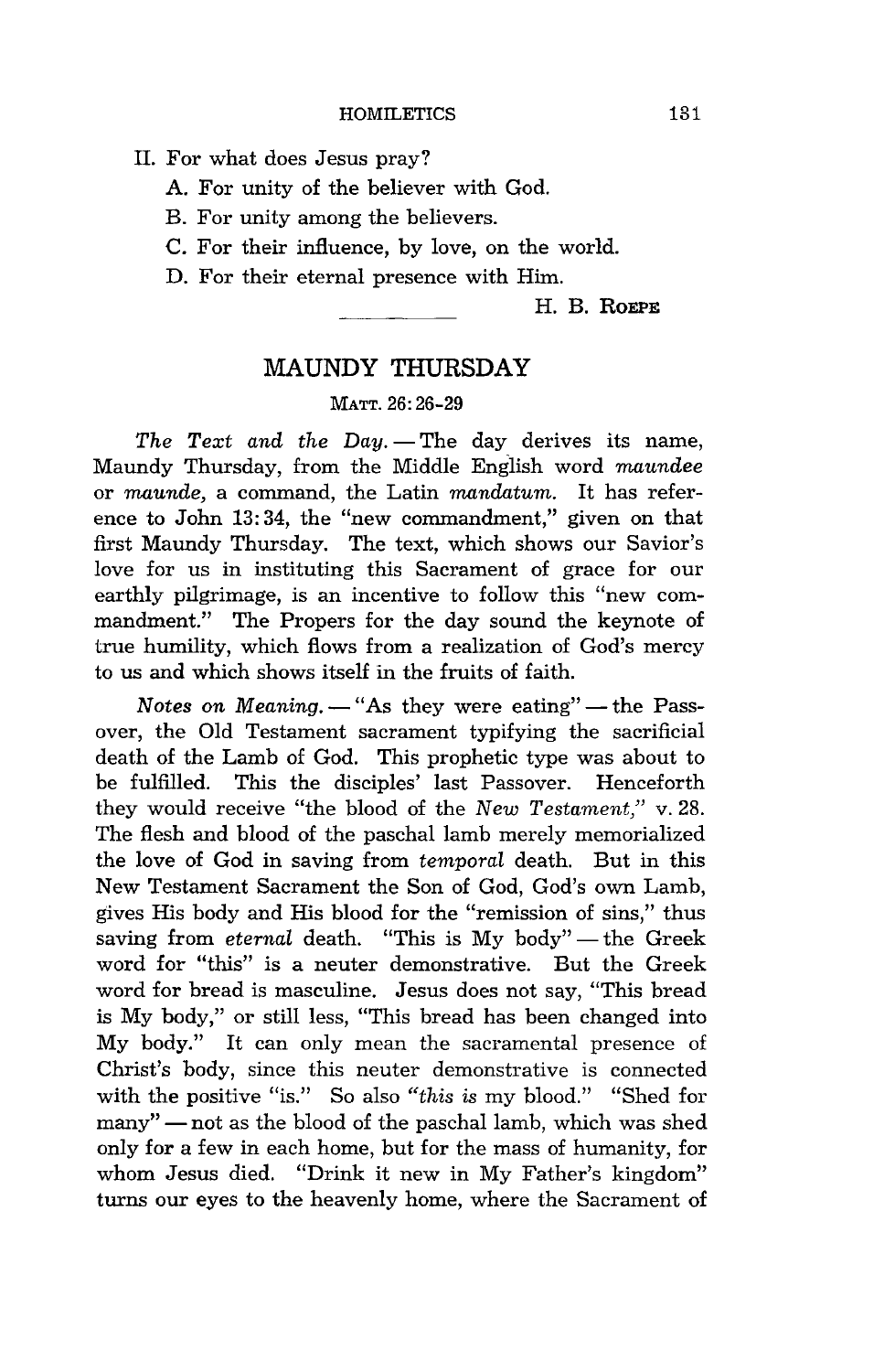the Altar, which restored our souls again and again, will no longer be needed by us, but where as perfected saints we shall sup with our Lord forever and partake of heavenly joys.

*Preaching Pitfalls.* — Since so much controversy has raged about this text, we might be tempted to make it a mere polemical sermon. Reference to the false doctrines of the Reformed sects and of Rome should be used to show what greater comfort Christ's true Sacrament offers. We must stress that it is a Sacrament of love.

*Preaching Emphases.* — Jesus is binding the Old and New Testaments together. God's love for His people was shown in the Passover. Each year the Israelites were to observe it as a reminder of God's merciful love. This accentuated their own faithlessness over against God's faithfulness. -- The Holy Supper is our Lord's Sacrament of love in which He gives us His body and blood, in, with, and under the bread and wine, for the remission of our sins. This accentuates our sinfulness over against God's forgiving mercy. - This Sacrament is our Savior's pledge that we are His own, whom He will one day forever satisfy at the heavenly table in His Father's kingdom. -The love here shown must incite us to serve our Lord with deepest gratitude. This will also show itself by keeping the "new commandment," suggested by Maundy Thursday.

*Problem and Goal.* - The temptations, trials, and sins of life often cause us to lose heart, to doubt God's love, to grow weary and weak in faith. In the Lord's Supper, Jesus in a unique manner comes to us to assure us of His everlasting love, thus to strengthen us in our faith and to fill our hearts with the joy of our salvation. Can He give us more than the very sacrifice wherewith He overcame sin, death, and the power of the devil? The joy this gives is a foretaste of that heavenly joy which awaits us when we "drink it new" in His Father's kingdom. Refreshed by this Sacrament, we push forward with new strength towards our heavenly goal.

*Outline:* 

#### OUR LORD'S NEW TESTAMENT SACRAMENT OF LOVE

- 1. It was instituted at the Passover meal, v. 26 a.
	- A. The Passover was a mere memorial.
	- B. It reminded of God's love and faithfulness.
	- C. It was an incentive to serve God better.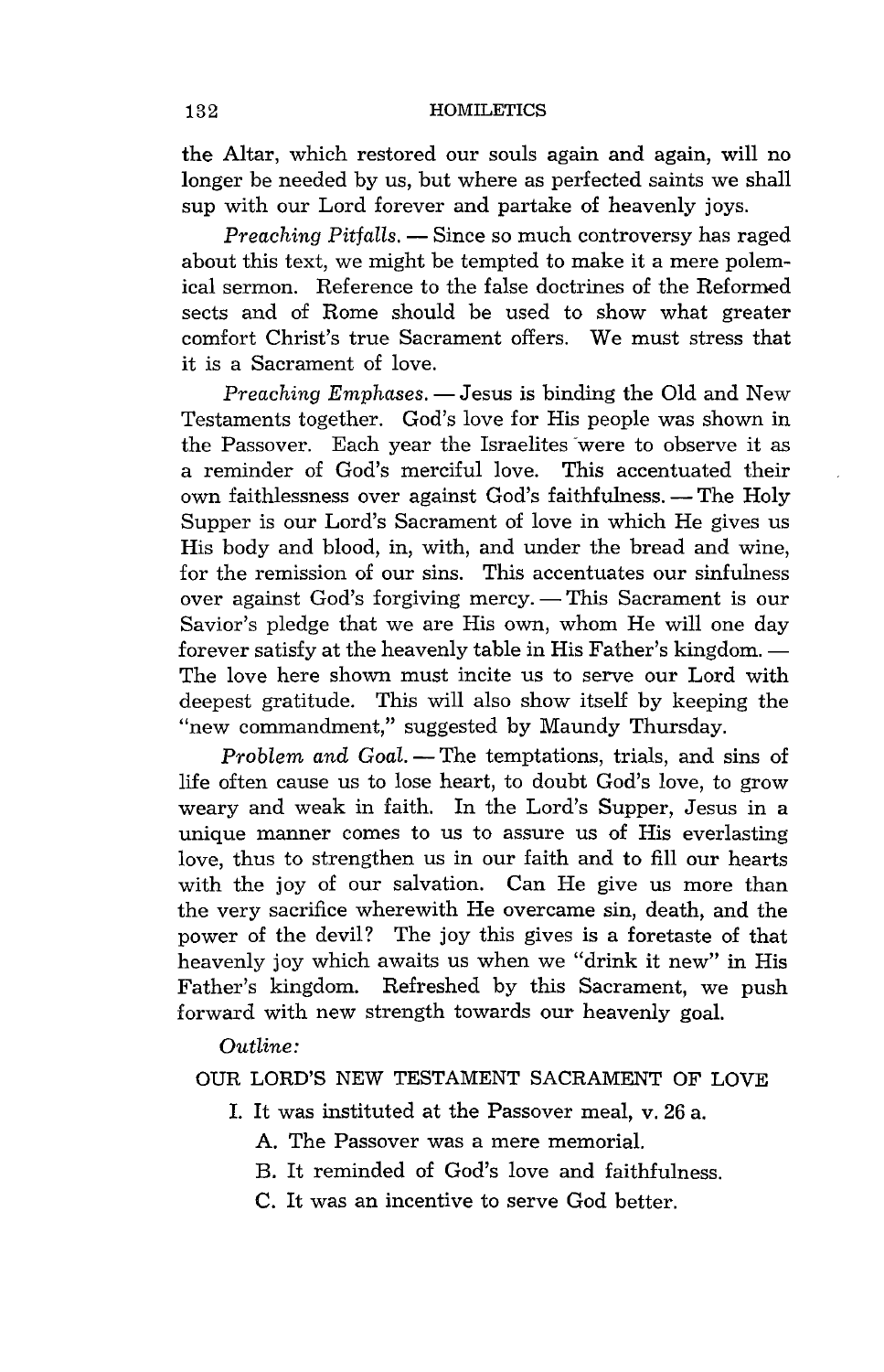- II. It is a better covenant than that of the Old Testament, vv.26-28.
	- A. It is more than a mere memorial.
	- B. It is sealed with the very body and blood of God's Son.
	- C. It is for the remission of sins.
	- D. It strengthens us to live for God and our fellow man.
- III. It reminds us of the consummation in heaven, v. 29. F. E. SCHUMANN

## **GOOD FRIDAY**

#### 2 COR. 5: 18-21

*The Text and the Day.* — The message of Good Friday is the climax of Christ's vicarious Passion as it took place on Golgotha. The text will serve well to bring this message.  $-$ The lections for the day and the text make up a striking series on the vicarious atonement from the Old Testament, the Gospels, and the Epistles. References to the lections in the sermon will help to unify the service around its great central theme.

*Notes on Meaning.* — The unifying thought of the text is: "And all things are of God." Everything that is necessary to make man "a new creature" (v. 17) is done by God alone. It was God who reconciled man to Himself; it is God who through His Gospel ministry brings to man the good news of accomplished reconciliation and invites him to become reconciled; it is God who creates in him faith, the ability to accept reconciliation in Christ (for the "Word of reconciliation" is the "power of God unto salvation," Rom.  $1:16$ ). -- For emphatic presentation of the truth that God reconciled us to Himself note: "Es ist ein schriftgemaesser Gedanke, dass der die Genugtuung Beschaffende und der die Genugtuung Empfangende ein und derselbe ist" (Pieper, *Christl. Dogm.,* II, 455) .

*Preaching Pitfalls.* - No Good Friday sermon should be without a prominent presentation of Christ's vicarious suffering and death on Golgotha. Subdivision I, B is intended to serve this need and should therefore be treated more ex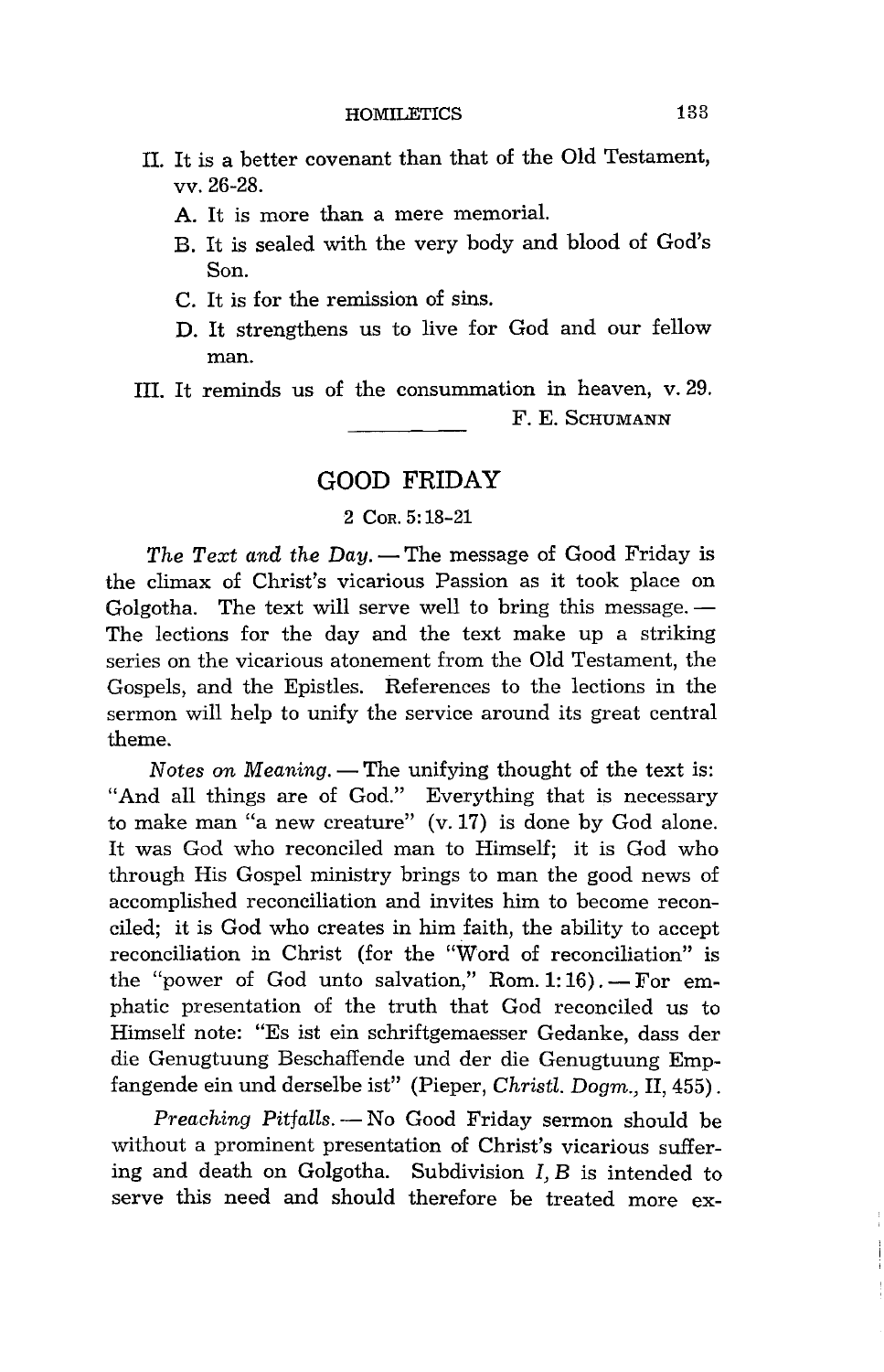tensively and prominently than the rest. Here is Gospel in the supremest sense.

*Preaching Emphases.* - The sermon is centered around the thought that the extreme earnestness with which God seeks to reconcile us to Himself must arouse us to correct our own attitude toward our reconciliation with God. The dreadfulness of being at enmity with God appears in the strongest light when we view the earnestness with which God seeks to save us from this state. There is such great earnestness, such willingness to bring the greatest sacrifices, there is such a terrible urgency about God's work of reconciliation that it must arouse us from laxity, indifference, and satisfaction to a new awareness of the blessedness of being reconciled to God and to a desire to grasp more firmly and more securely the reconciliation which is ours in Christ.

*Problem and Goal.* - Laxity and indifference are constant and real dangers in the spiritual life of Christians. Nor should the Christian be satisfied with the present state of his faith. -The goal of the sermon is to disturb the hearer in his present state of spiritual laxity or satisfaction and to raise him to new heights of faith and consecration.

*Outline:* 

## THE DISTURBING EARNESTNESS WITH WHICH GOD SEEKS TO RECONCILE US TO HIMSELF

- I. How earnestly God seeks to reconcile us to Himself.
	- A. God humiliates Himself to become the Reconciler.
	- B. Golgotha, the awesome spectacle of God's paying the debt of our sins.
	- C. God pleads with us to accept reconciliation.
	- D. God even works in us the ability to accept reconciliation.
- II. This must disturb us and arouse us out of spiritual indifference and satisfaction, because it shows  $-$ 
	- A. The dreadfulness of the state from which God in His love and mercy strives to rescue us.
	- B. The importance of remaining in the blessed state of reconciliation by a life of daily repentance.
	- C. The need of rising to ever greater heights of faith and consecration. A. R. RIEP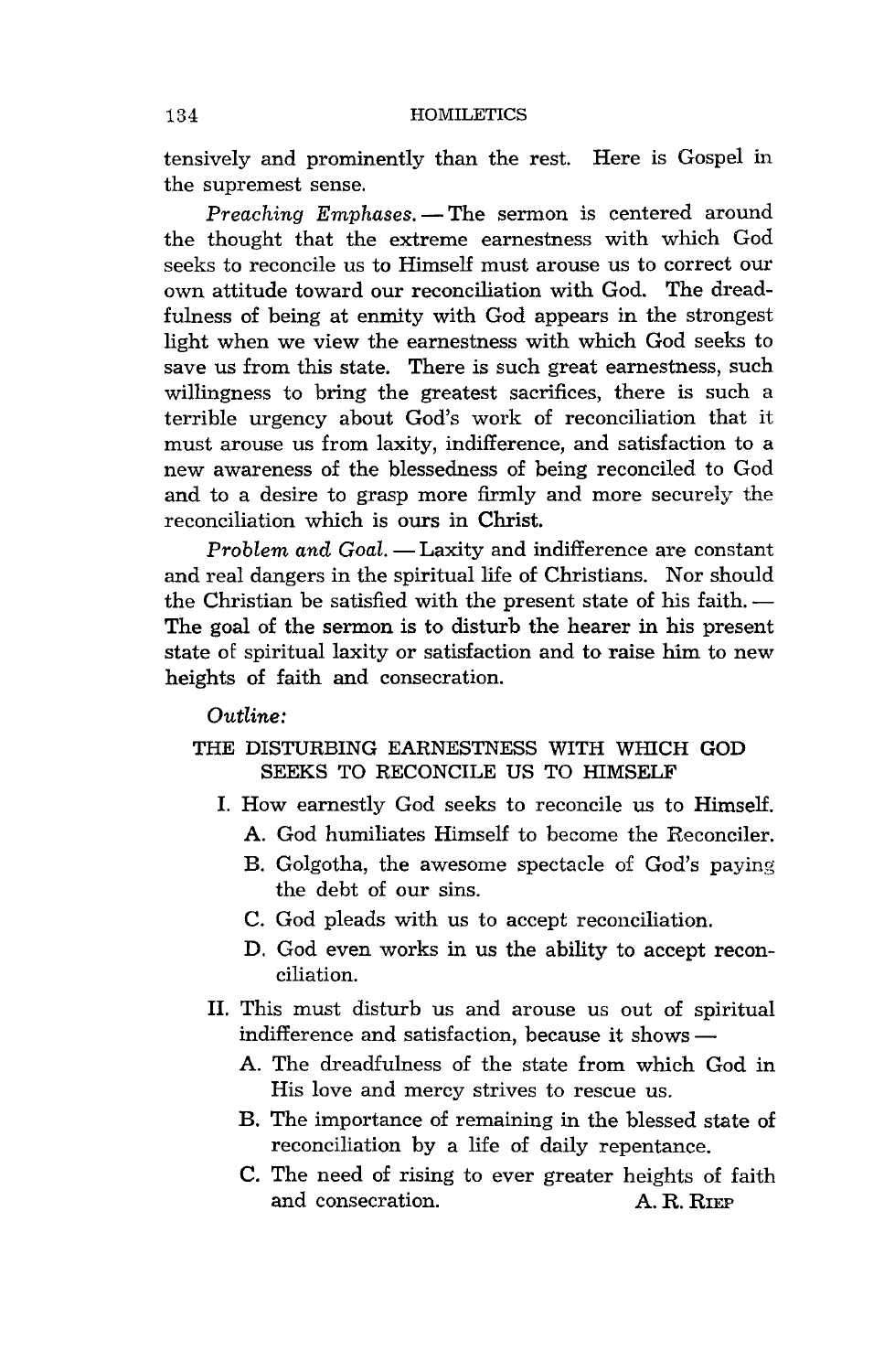## **EASTER SUNDAY**

#### LUKE 24:1-9

*The Text and the Day.* - Easter, as the oldest Christian festival, controls the entire church year. Some other pericopes may be chosen arbitrarily, but Easter demands a specific text proclaiming the Gospel of life in Christ Jesus.

*Notes on Meaning.* - The text is not only an historical account. It is doctrine. The center of the text is v. 6, and the quintessence of v. 6: He is risen; remember how He spake unto you. *Hoos* here refers to the manner and quality of His statement. As He said He would, so He is risen. The statement was made before He was delivered, crucified, risen. His suffering, death, and resurrection are not merely a series of consecutive acts, but the three are so closely related that they constitute *one* work, the absence of anyone act rendering the other two void of purpose. Since He passed through suffering and death, His resurrection was inevitable, according to His Word. His Word had been forgotten by the women and the men, and all acted as forgetters do. Reminded, they remembered. Now, instead of serving a dead savior with spices, they served the living Savior by bearing and bringing the Word of life to the disciples.

*Preaching Pitfalls.* — On Easter Day millions throng the churches. For the reproof of skeptics, supposedly present, one may feel inclined to delve into a learned and convincing, probably railing, dissertation on the fact of Christ's resurrection by argumentation not indicated in the text. No amount of oratory will help those who believe not, though Jesus is risen from the dead. Luke 16: 31. Other texts are more appropriate for reproof. Preach only the text at hand, and to the regular attendance, the flock. Since we cannot speak in the tongue of angels, and the public does not understand the terms of the learned, we must speak in the effective, simple language used by the text angels, as directly, childlike, majestically, and as convinced as they, to the people who, like the text women and men, desire to hear that wonderful Word of life. Do not place the stone, or the brightness of the morning, allegorically, or the angels, or the women, in the center of the text.

*Preaching Emphases.* — The angels stress the spoken Word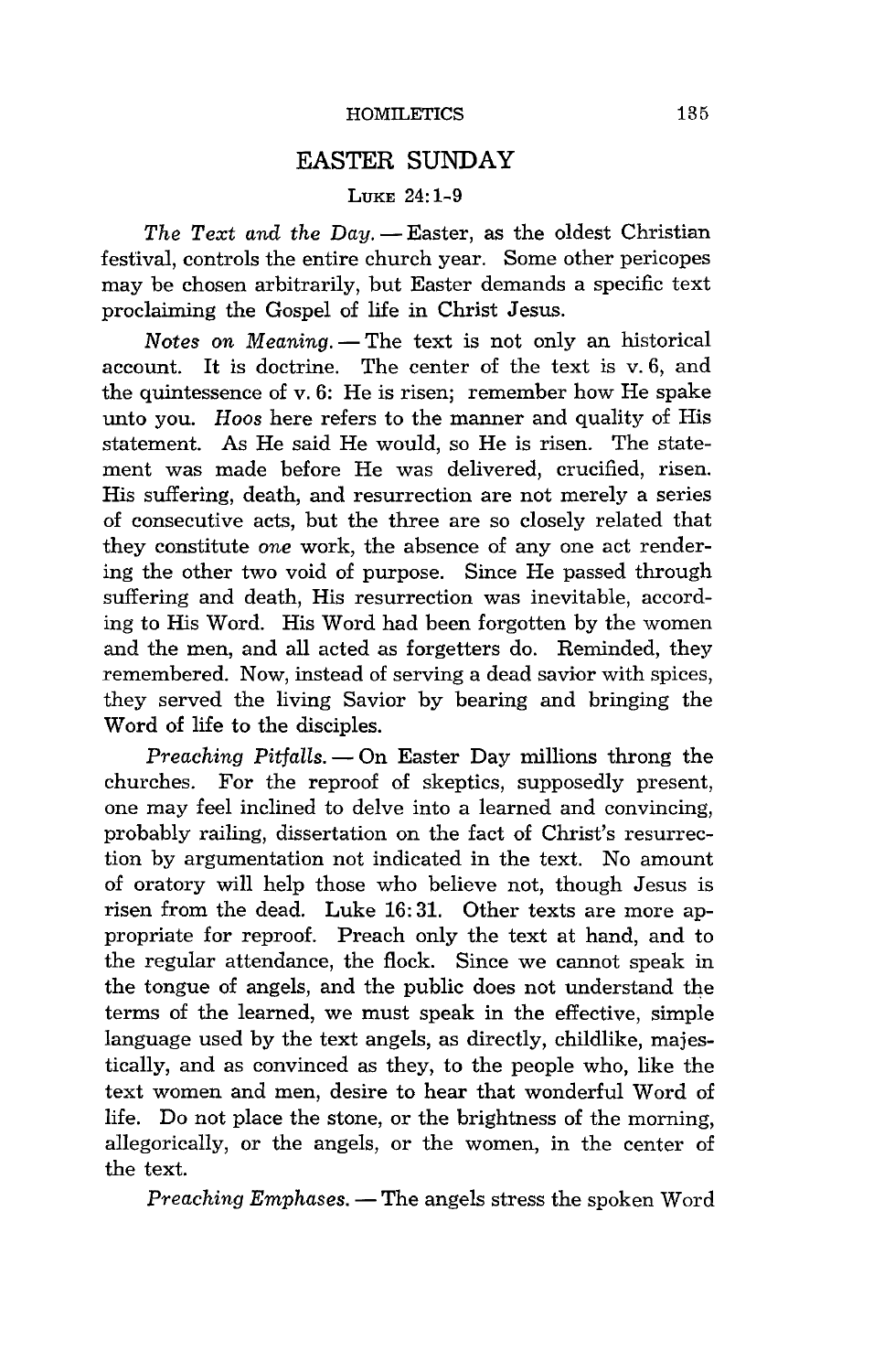of Jesus. Before appearing to His own, the risen Lord wanted them first to hear and believe the Word. In doctrine, reproof, comfort, God ever causes His Word to precede His acts. The act follows and proves to the senses the truth of the Word. Because of the Word the act *must* follow. In all of God's dealings with men the same relation between Word and act is to be seen. And the angels emphasize the truth, the fact of Christ's resurrection, by reference to His Word. His Word proves the validity of His work. No Word, no work; if Word, then work. The majesty of the ever-repeated "Thus Saith the Lord" appears in the text in the dazzling splendor and glory of the everlasting, living Truth. The content of Christ's Word as cited by the angels and emphasized by the *hoas* (not *hoti)* leads to the very Person and heart of Jesus as the Savior who suffered, died, arose, and lives for us. Let us dwell on this Gospel, so sweet to the penitent sinner: Christ's humiliation, His exaltation; His death, His resurrection; His seeming defeat, His glorious victory. But we must emphasize that the sinner must remember the Word of Christ and, with it, His redemptive work. It is so easily forgotten. No, we do not idolize the Word. But we have the Lord and worship Him only when we remember the Word, not just historically with the head and intellect, but confidently and gratefully by an active faith. Now see the remembering women speeding to be spreading the Word of life, vv. 8-10; for they remembered. Let us, remembering, go and do likewise.

*Problem and Goal.* — Is there no Law in the text? The *hoos* (v. 6) and the *dei* (v. 7) remind us of the element of sin and death, from which Jesus has now redeemed us. The Word and work of Jesus is to be brought to remembrance, that the hearer may return to his home remembering, believing, justified, comforted, a doer of the Word, living to the Lord now and forever. 2 Tim. 2: 8; John 11: 25-26.

*Outline:* 

JESUS CHRIST, THE VICTORIOUS LORD OF LIFE

I. He speaks the *Word* of life.

A. Before His resurrection.

- B. After His resurrection by His messengers.
- C. To all who need it.